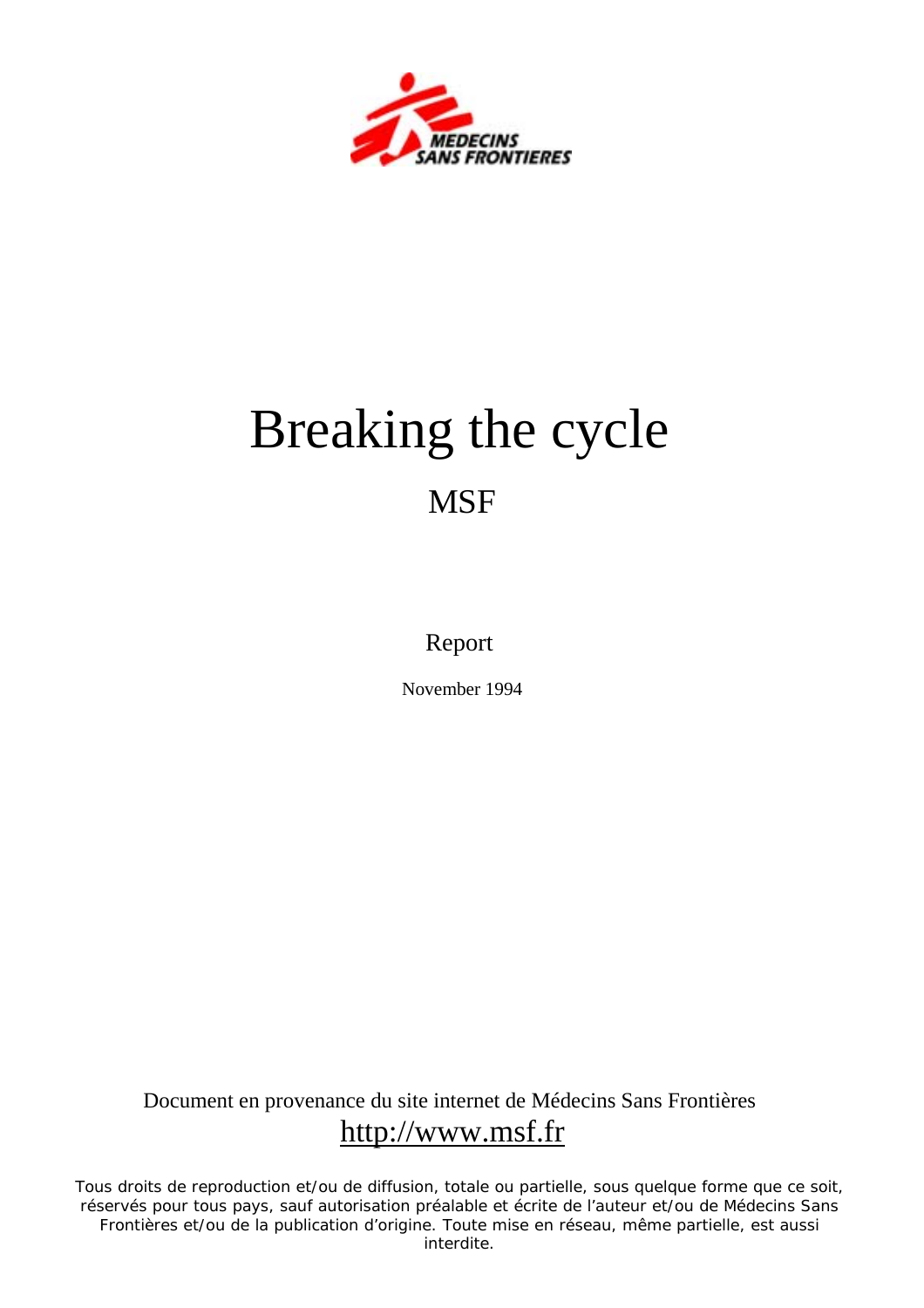## **BREAKING THE CYCLE**

**MSF calls for action in the Rwandese refugee camps in Tanzania and Zaire** 

**November 1994**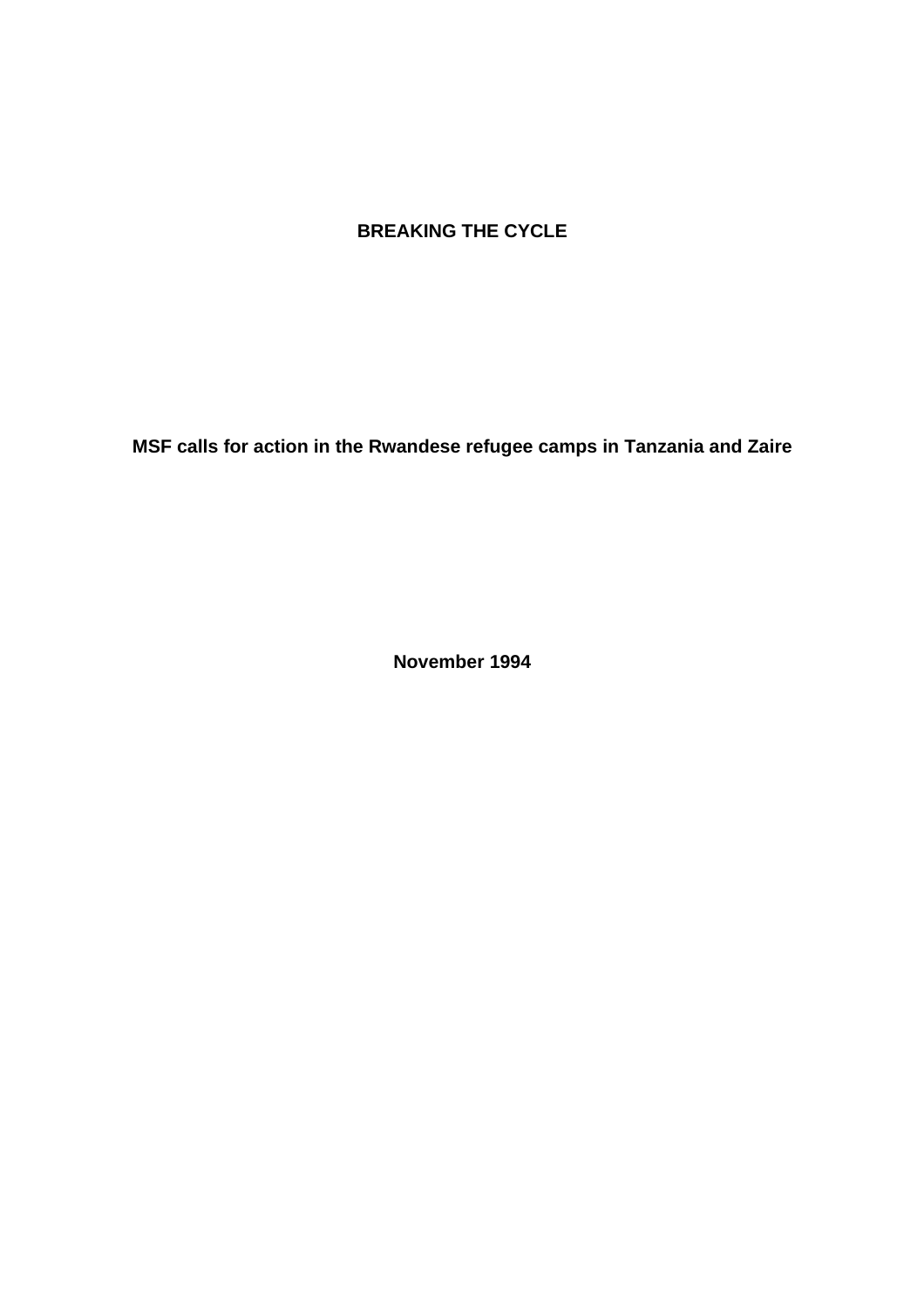#### **SUMMARY**

The situation in the camps for Rwandese refugees in Tanzania and Zaire cannot be sustained. Humanitarian relief organizations may well be forced to halt their humanitarian relief activities. The security situation in the camps is deteriorating. Refugees do not enjoy adequate protection and live in fear for their lives with killings and disappearances becoming regular events. Refugees are being threatened and killed for wishing to return to Rwanda by the militia. Humanitarian relief operations are being interfered with and the militia is ruling a reign of terror. Living and working conditions of refugees and aid workers in the camps are becoming more and more unacceptable.

Those responsible for the genocide and other grave breaches of humanitarian law of Rwanda's minority Tutsi ethnic group and moderate Hutus go unpunished and walk around freely in the refugee camps in Tanzania and Zaire enjoying the facilities of international relief operations. In this respect an important first step has been taken by the United Nations (UN) Security Council which decided that an international tribunal will be set up to try these criminals.

Refugees regularly get subjected to violence by members of the militia and sometimes get killed publicly because of their wish to return to Rwanda. Refugees wanting to return home are being considered collaborators with the Rwandese Patriotic Front (RPF). Community leaders hold meetings urging people not to return. The former Rwandese authorities having called upon the Hutu population to follow them into exile, now hold the refugees hostage in the camps. Aid workers have also become targets of violence and have repeatedly received threats against their lives. As a result they had to withdraw from the camps temporarily.

The distribution of humanitarian relief is being controlled and aid is often diverted by community leaders many of whom themselves are suspected of having been involved in the genocide. Refugees do not have equal access to humanitarian aid. The United Nations High Commissioner for Refugees (UNHCR) has found it impossible to do a census of the refugees in Goma and to set up independent refugee groups to assist with food distribution. They have found that such groups are also threatened.

There is growing evidence of the refugee camps becoming training bases for members of the militia and the former Rwandese armed forces (FAR) .Weapons have been found and military training occurs openly. Rumours circulate widely that preparations are being made for a military offensive in the near future.

The UN Secretary General has called for the immediate deployment of an international police force to establish order in the camps and urged UN member states to support a proposal to this effect which in due course will be put to the Security Council.

Aid workers are becoming increasingly outraged that they are becoming unwilling accomplices to the perpetrators of the genocide in Rwanda.

Médecins sans Frontières (MSF) is calling on the relevant bodies of the UN and its individual member states to take all measures needed to ensure that those suspected of having been involved in the genocide in Rwanda are brought to justice; that refugees get adequate protection and do not have to live in fear of their lives; that they get equal access to humanitarian relief goods; that the militia and military are separated from the refugees into different camps; and that

adequate measures are taken to improve the security situation of refugees and of relief workers.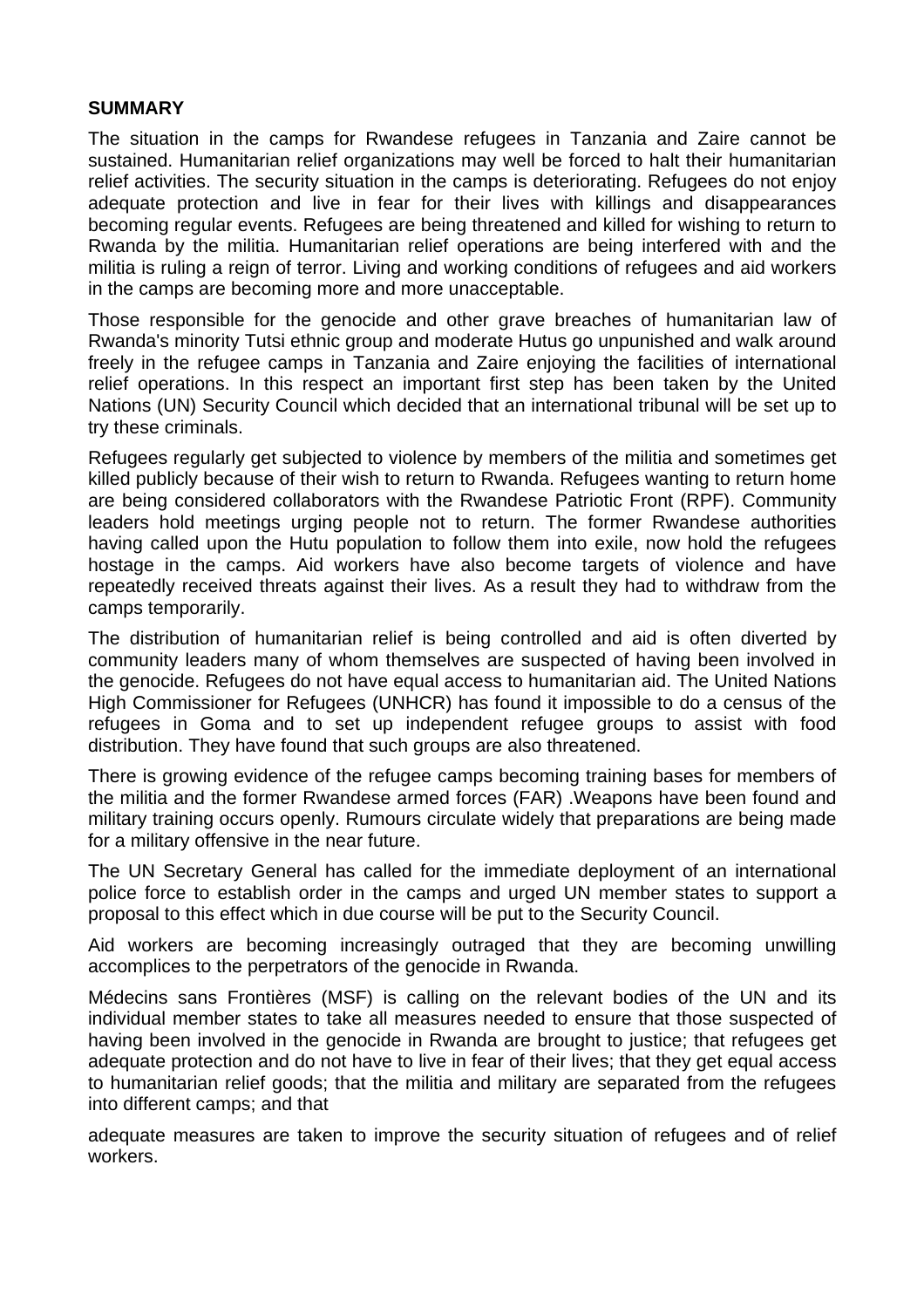# **TABLE OF CONTENTS**

## **SUMMARY**

# I. INTRODUCTION

# II. EVENTS LEADING UP TO THE REFUGEE CRISIS

# III. THE POWER STRUCTURES IN THE CAMPS

The administrative authorities The militia The former Rwandese army The refugees The presence of international aid agencies The authorities in control of law and order

## IV. SECURITY INCIDENTS

Reprisals against refugees willing to return to Rwanda Threats to staff of international relief agencies Incidents involving national authorities **Banditry** 

# V. MISUSE OF HUMANITARIAN RELIEF GOODS

# VI. MILITARISATION

# VII. IMPUNITY OF THE PERPETRATORS OF GENOCIDE

# VIII. CONCLUSION: THE MORAL DILEMMA FOR THE AID AGENCIES

# RECOMMENDATIONS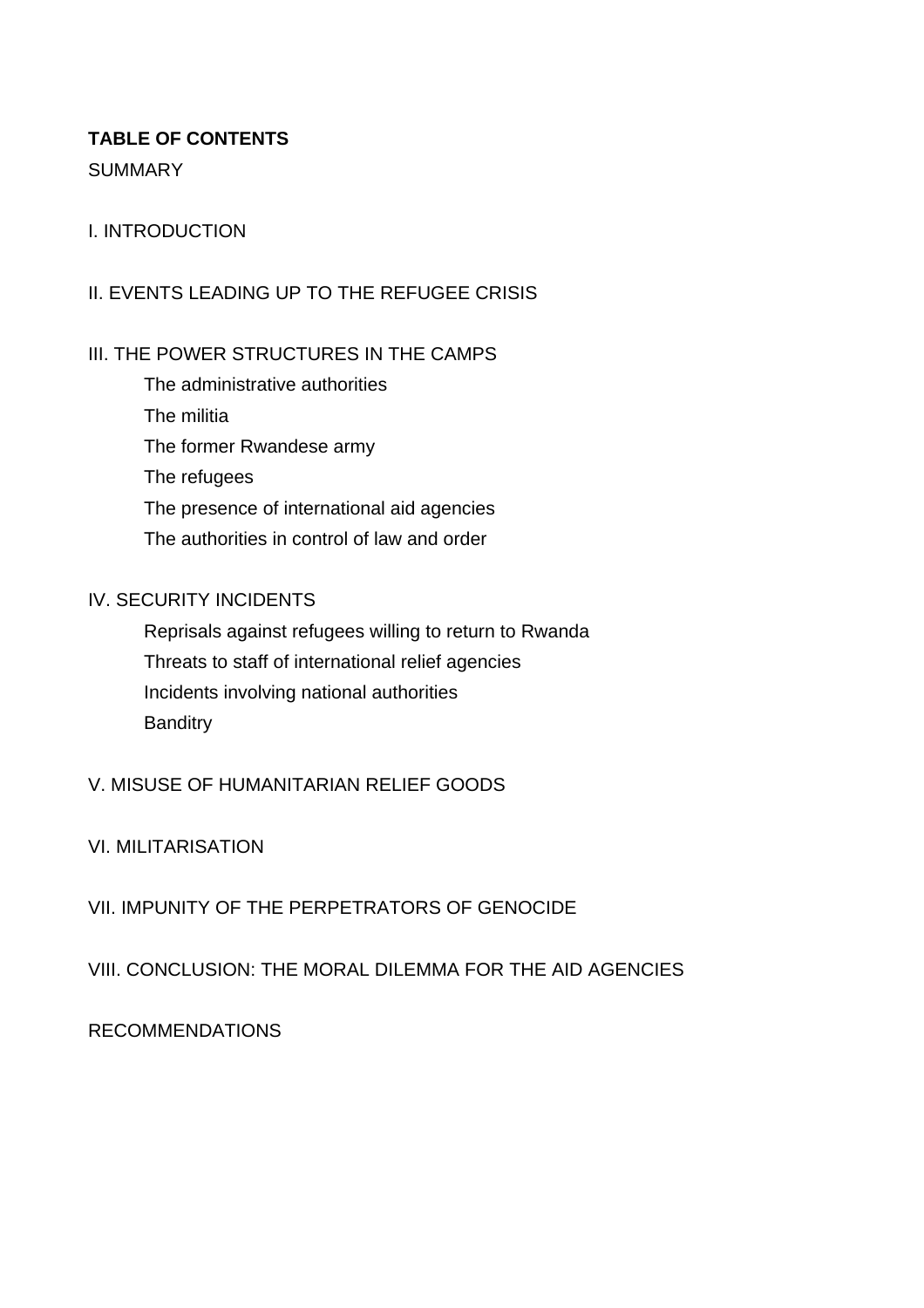## **I. INTRODUCTION**

This report documents and analyzes the situation in the Rwandese refugee camps and reports about human rights violations in relation to problems of security, distribution, repatriation and militarization.

The report illustrates the problems in the camps and provides background to the position of MSF. If no immediate measures are taken to establish order and security in the camps and to bring the perpetrators of the genocide to justice, MSF may be forced to halt its humanitarian relief operations.

Since the beginning of the refugee crisis, the refugees' rights are being flouted daily. The situation has recently become more tense and the diversion of aid by the former leaders of Rwanda systematic and more organised. The MSF teams in the field, as well as those of other organizations, are becoming increasingly outraged not only about the deterioration of the security in the camps and human rights abuses by the alleged perpetrators of a genocide, but also about the absence of clear international action.

## **II. EVENTS LEADING UP TO THE REFUGEE CRISIS**

April 1994 marked the beginning of a human tragedy in Rwanda in which probably more than 500.000 people, most of them members of the minority Tutsi ethnic group and moderate Hutus were massacred throughout Rwanda. On 6 April an attack was carried out on a presidential aircraft in which President Juvénal Habyarimana of Rwanda and President Cyprien Ntyamina of Burundi were killed.

The killings have been systematic and were clearly instigated and accepted at the highest level of the former government. Most of the killings were carried out by members of the extremist Hutu parties and circles close to the president especially by the militia of the *Mouvement républicain national pour le développement* et *la démocratie* (MRND), the *interahamwe* ("those who attack together") and the *Coalition pour la défense de la république* (COR) the *impuzamugambi* ("they with a single purpose").

The killings were planned, systematic and horrifying in nature. Since the beginning of the war in 1990 the authorities had prepared their supporters through propaganda inciting Hutu to kill all members of the Tutsi ethnic group and the militia had received intensive military training. Roadblocks were set up within hours after the attack on the presidential aircraft and every Tutsi or moderate Hutu passing them was killed. Unarmed defenceless people including whole families were being exterminated in appalling manners. MSF staff present in Rwanda at the time witnessed piles of bodies everywhere and attempted to give medical aid to numerous victims of violence. For example, on 15 April in Kibeho in South West Rwanda MSF staff witnessed how at least a hundred unarmed villagers were killed. The Hutu mobs were launching in on the Tutsi civilians with home made weapons and soldiers were firing into the crowds with machine guns. The sick, the old and the mothers, small children and babies were not spared. People were screaming and trying to escape.

Soon it became clear to the international community that the massacres could be qualified as genocide which was also confirmed by the United Nations (UN) Secretary General in May when he addressed the special Session of the Human Rights Commission on Rwanda.<sup>1</sup>

<span id="page-4-0"></span>The Cording to article II of the Convention on the Prevention and Punishment of Genocide, genocide can be defined as the killing of members of an ethnic group with the intention of destroying such a group in whole or in part. This is a crime punishable under international law.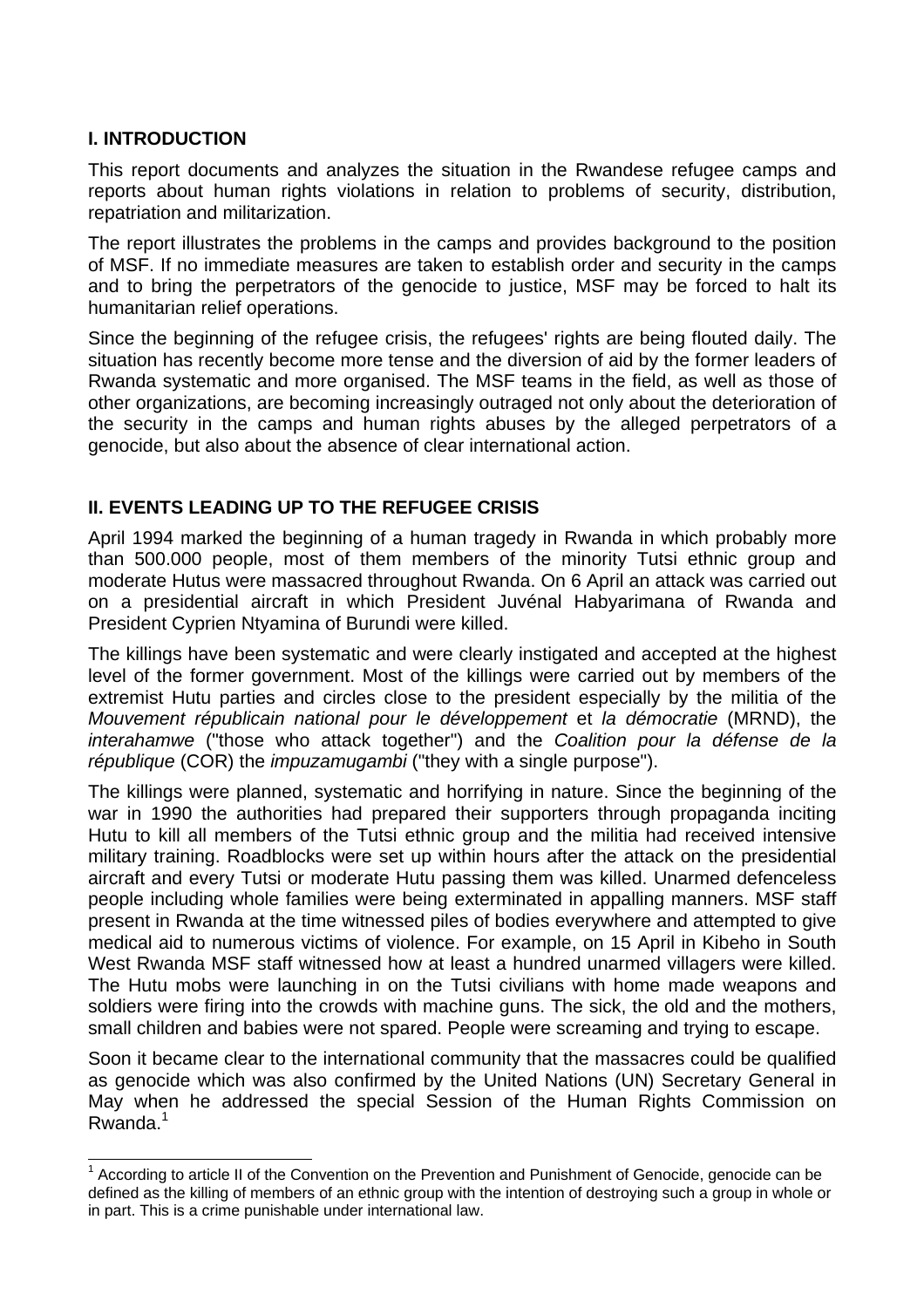In areas controlled by the RPF there have also been reports of hundreds of deliberate executions and disappearances both before the victory of the RPF as well as after. However these killings are not at all on the same scale as the massacres of Tutsi and moderate Hutu.

The conflict in Rwanda has led to an unprecedented flow of internally displaced persons and refugees. More than two million people are reported to have left their homes out of fear for the hostilities between the forces of the former Rwandese government and those of the RPF and out of fear for the massacres and/or reprisals. Tanzania is giving shelter to 255.000 refugees in Benaco camp, 98.000 in Lumasi and 30.000 in Musuhura. Zaire harbours around 600.000 refugees in the areas around Goma in Kahindo, Katale, Kibumba, Kituku and Mugunga camps. An estimated 140.000 refugees reside around Bukavu in Chimanga, Hongo, Kaléhe, Kashusha, Kamianola camps. Most refugees are Hutu.

The influx of refugees around Goma started on 14 July. Within a few days aid agencies unexpectedly faced hundreds of thousands of people who had crossed the border and settled around Goma. The consequences were disastrous. Famine and thirst were followed by a cholera epidemic in which more than 20.000 refugees died in the first days. This epidemic was followed by an outbreak of dysentery.

The UN is giving assistance to the refugees through several of its agencies including United Nations Children's Emergency Fund (UNICEF), UNHCR, the World Food Programme (WFP), the World Health Organization (WHO). More than 50 non governmental humanitarian organizations (NGOs), including MSF, are also providing humanitarian relief to the refugees in all these areas.

## **III. THE POWER STRUCTURES IN THE CAMPS**

The former Rwandese authorities have control on almost all aspects of camps life. It appears that there is close coordination between the former Rwandese government, the military, the civilian authorities and the militia. The same structures of authority which prevailed in Rwanda continue to exist in the camps and the militia continues to be active.

#### **The administrative authorities**

The former government, the prefects and burgomasters have strong power over the refugees. Although the exact nature of the structures between the former government, leaders, the militia and the former Rwandese army is difficult to establish, certain mutual links continue to exist and are based on the politico-administrative structure which previously existed in Rwanda. A meeting of the former government, the former Rwandese army and most likely the representatives of the militia was held in Bukavu at the beginning of October. Here it was decided to seize power over the camps.

The former government is the only body able to represent the refugees as a whole. In Goma MSF received reports of visits to the camps of two well-known former government officials: the old Minister of Defence and former prefect of Buymba, and the chief of staff of the former Rwandese army. Similarly, the former prime minister visited Katale and Kibumba camps in October. He was greeted with much enthusiasm in Kibumba where he spoke to a crowd of several hundred people. His speech inflamed the spirits of the listeners and when asking the crowd if they wanted a peaceful or a violent return to Rwanda, he was greeted with an overwhelming cry for war.

The administration in the camps is organized *in prefectures, communes, secteurs and cellules.* Each of these levels is headed by a leader. They are headed by the former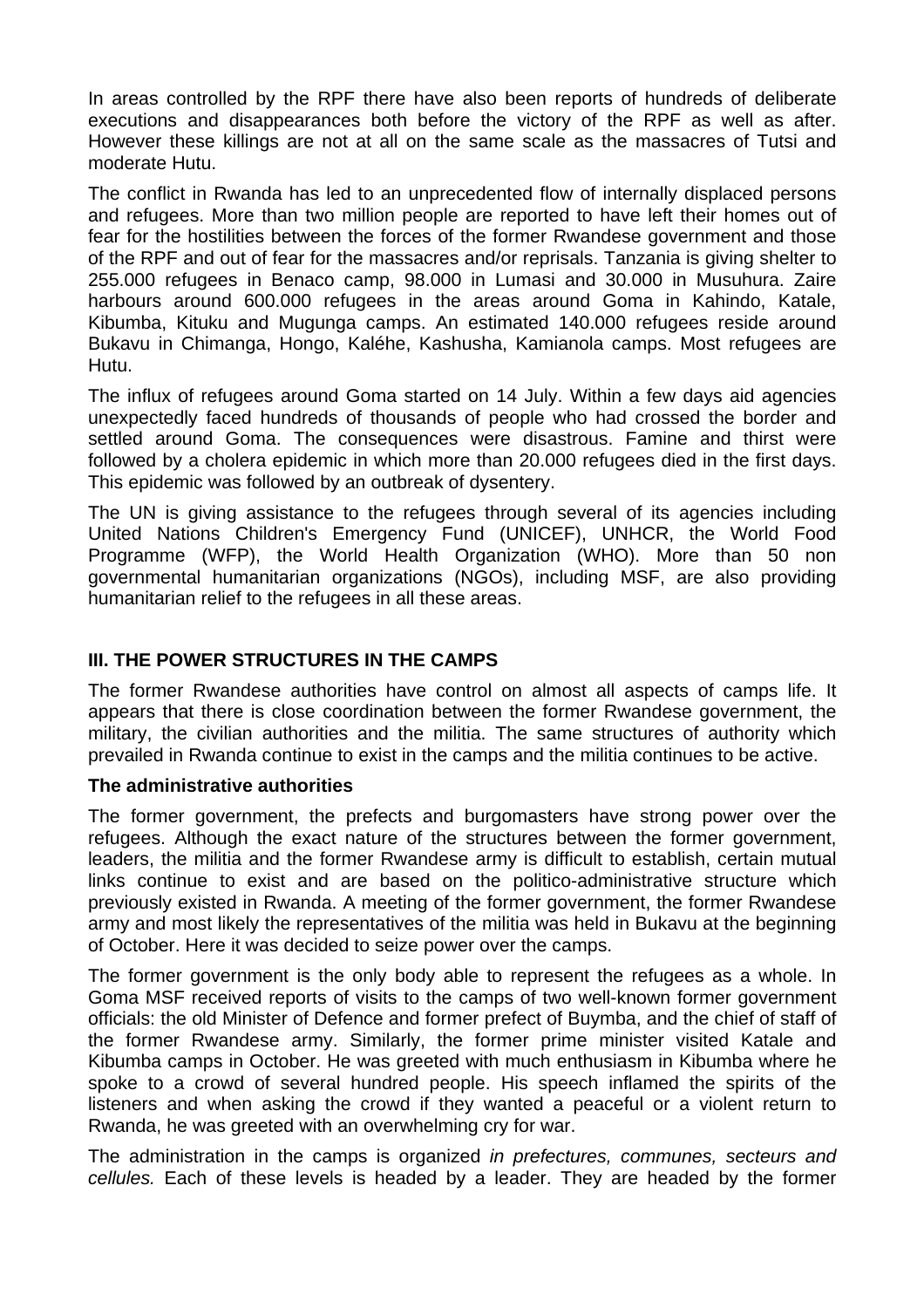Rwandese government, the former Rwandese army and the former members of parliament in close collaboration with the prefects and burgomasters.

In Bukavu a security committee was established by the leaders, which is headed by the so-called *chef de securité.* This person is in direct contact with those responsible for police, intelligence and law and order. Six judges are also reported to be part of this committee.

The former government officials have been able to reinforce their position. The distribution of relief items is arranged through the leaders from the top down, which allows them to determine the beneficiaries. MSF has received reports that the leaders' lists often are not fair nor reliable and are composed of names to serve their political ends. There are reliable reports that the names of certain refugees do not appear on these lists and that consequently they do not receive humanitarian relief at times of distribution.

## **The militia**

The militia can be identified as armed young men in their late teens or early twenties wearing a sports outfit and/or military garments. Often acting upon the authority of the leaders, they employ a policy of terror among the refugees.

On 30 September a serious incident occurred in Katale camp during which the militia killed a Rwandese boyscout. Another 29 are reported to have disappeared. The boyscouts were delegated to regulate the traffic and the distribution of relief goods. UNHCR, not having the assistance of an independent body to maintain law and order, was forced to rely upon their order control activities. The boyscouts were seen as an obstacle by the leaders to extend their power.

#### **The former Rwandese army**

The FAR is present in the camps in Zaire, Mugunga near Goma and Chimanga near Bukavu and in the Tanzanian camps. They live with their families among the refugees. A military structure continues to exist and stocks of arms and training activities have been reported. The market in Mugunga camp is extremely well-supplied and bags of relief goods are openly being traded.

#### **The refugees**

The refugees live together with their relatives and neighbours of their *communes* in Rwanda. The social structures of the refugees have proven to be effective in that those living near their *communes* are usually well supplied with humanitarian relief goods. In August, it appeared that the mortality rate in Kibumba camp, which is organized along communal lines, was lower than in Katale camp, where many refugees have been separated from their communes and/or their families. In the sectors where the refugees live together, they have firm social control over each other and easily identify foreigners. In many cases outsiders are being labelled as 'RPF infiltrators'. Guards are selected by the refugees to protect them against stealing and looting.

#### **The presence of international aid agencies**

The international community is present in the Rwandese refugee camps only through humanitarian activities. UNHCR took up its traditional role as the coordinator of the relief efforts for the refugees. Food was brought in by WFP relatively quickly. For the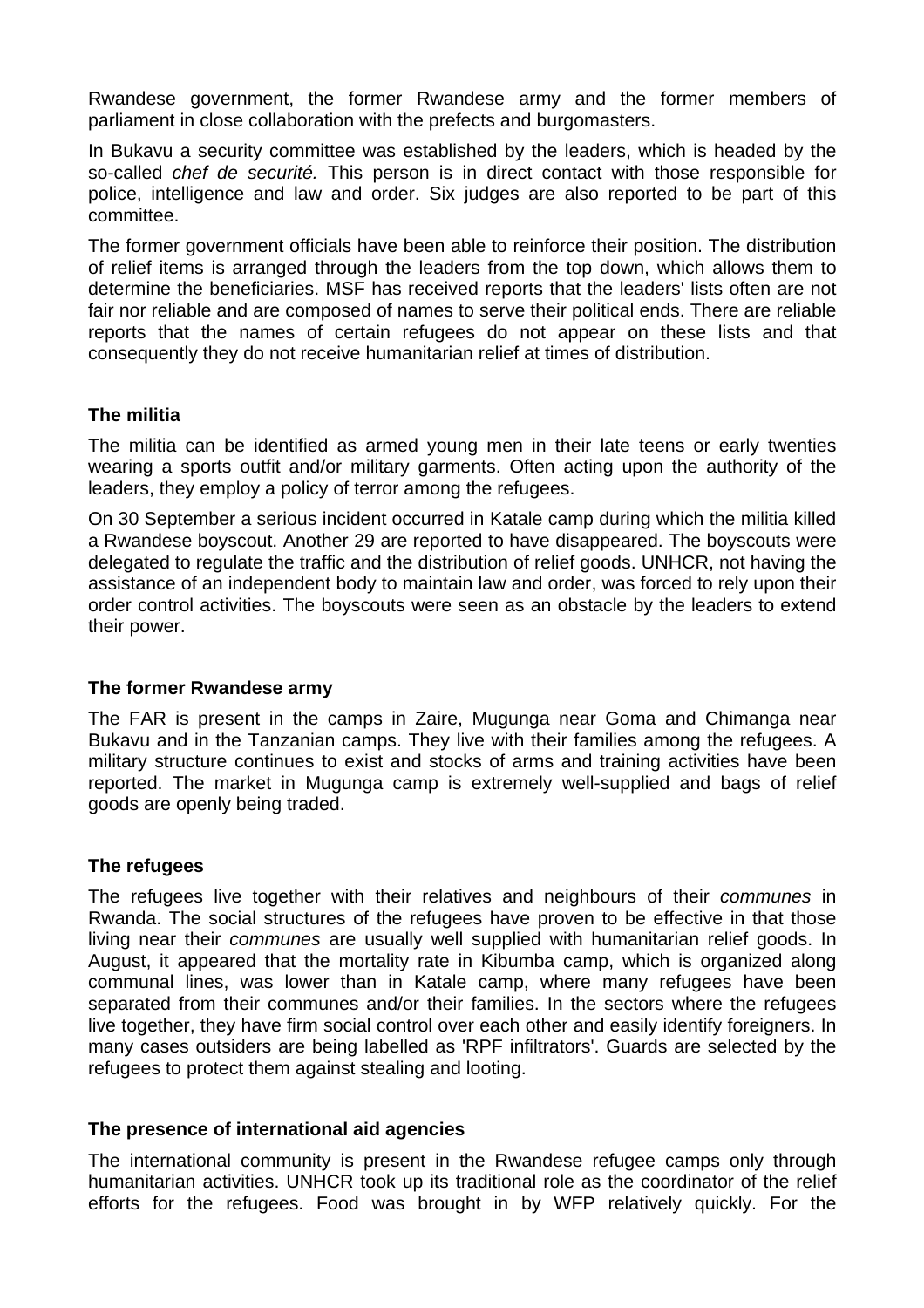implementation of the programmes UNHCR relied heavily on large specialized NGOs. Several military or civilian contingents of national forces were deployed in Goma for heavy logistics such as the transport of water and delivering medical services.

Although the mandate of the United Nations Assistance Mission for Rwanda (UNAMIR) does not extend to the camps, UNAMIR distributed leaflets to the refugees in August by helicopter. These leaflets stated that Rwanda was not only a safe country to return, but also that the refugees were willing to return. This appeared to be an uncoordinated UNAMIR action. They had not consulted UNHCR nor had they asked the Zairian authorities permission to fly over their territory. The refugees' leaders immediately reacted by stating that this was RPF propaganda.

#### **The authorities in control of law and order**

The governments of Tanzania and Zaire kept their borders open despite all difficulties posed by an influx of hundreds of thousands of refugees. On their territory they have jurisdiction over the refugees including the duty to maintain law and order in the camps.

Tanzania decided already in June that it would send 300 police men as a security force to the camps in the Kagera district. It took more than four months of pressure from aid agencies for a force of 226 men finally to be deployed.

Financial mismanagement and bureaucracy on behalf of the Tanzanian authorities seem to have been the cause of their delayed employment.

The Zairian army is organized in an overlapping network of military and paramilitary forces, each of which is led by one of Mobutu's close allies. Due to irregular payment of salaries, most of these forces are a continuous source of unrest.<sup>[2](#page-7-0)</sup> In the region around Goma there are, among the regular troops, special forces such as the *division spéciale présidentielle*  (dsp) which are paid incentives by UNHCR, a special unit deployed after the refugees' influx in the region and the SARM *(Service et Action de Renseignements Militaire)* .

The Zairian and Tanzanian national authorities work together with the UNHCR and they turn work directly with the leaders attempting to maintain a minimum level of security. During weekly meetings UNHCR representatives encourage cooperation with the national authorities and demand that the leaders themselves become more responsible in restraining the trends towards popular justice and summary executions. After an incident between Zairian military and refugees in Katale camp, UNHCR officials gave megaphones to the camp leaders in order to establish control of the crowd. Without the support of the international community, the UNHCR has in effect little choice but to collaborate with the leaders.

In Benaco a 350 men Rwandese security force was selected upon advise of the leaders and employed by the UNHCR without interviewing them on their previous activities. They assist in the distribution of relief goods, concentrate on the most crowded points such and the UNHCR registration centre and patrol the roads. Thus the UNHCR boosted the leaders' power. Although UNHCR now admits now it was a mistake, it cannot be reversed.

#### **IV. SECURITY INCIDENTS**

While MSF does not have crime statistics, it believes security incidents occur regularly because of the frequency with which the organization receives these reports. Refugees are being threatened, attacked and killed for being 'RPF spies' or for wanting to return to

<span id="page-7-0"></span> 2 Early September when the United States' forces left Goma, the Zairian forces started fighting over the materials which were left behind.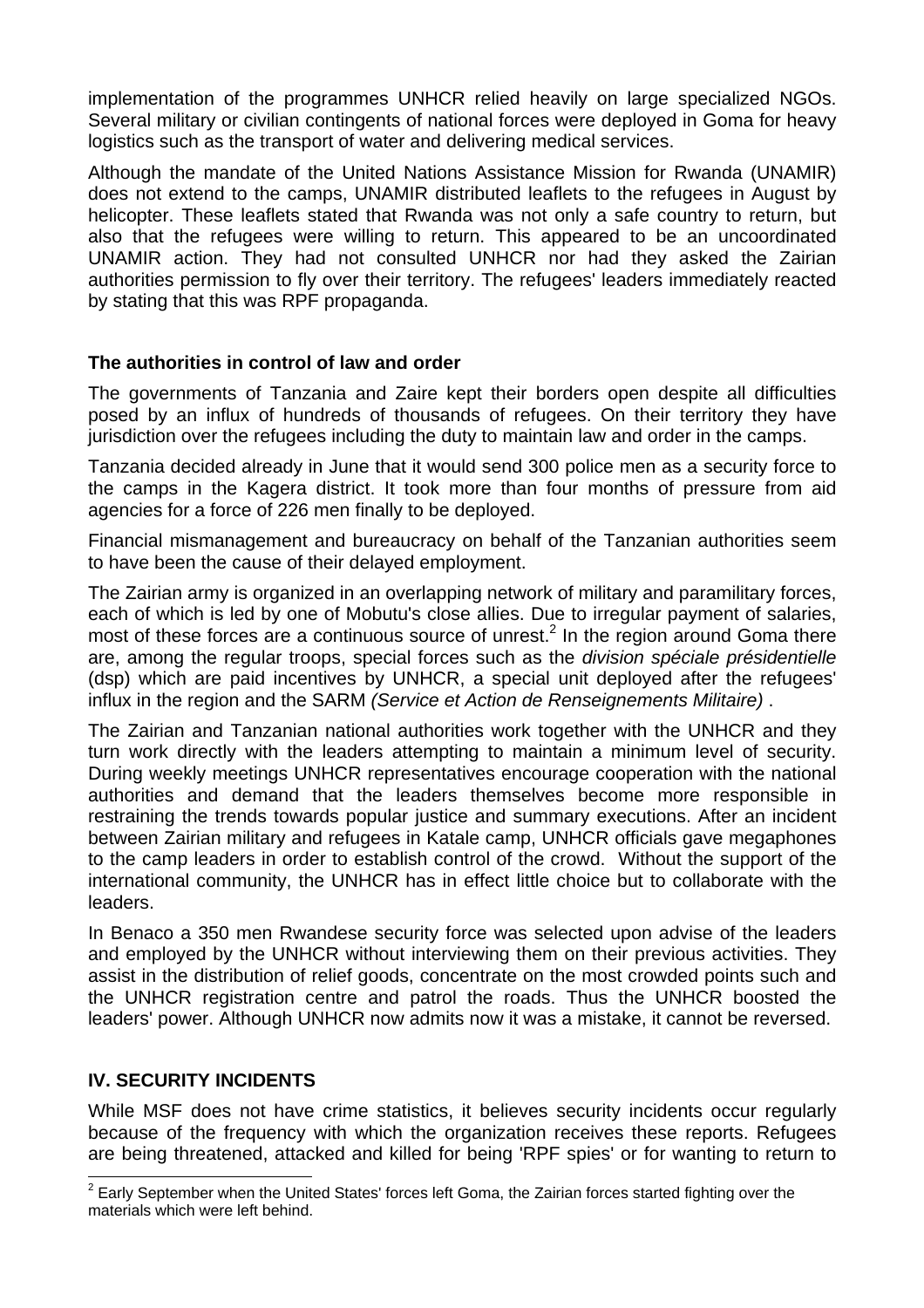Rwanda. Such popular justice takes the form of summary executions, public stoning and physical violence and is often being carried out by the militia.

Security and intelligence systems run by Hutu leaders have become even more efficient since early September. Security and intelligence are geared primarily towards identifying infiltrations of the RPF and controlling tightly the refugees. Anyone suspected of being an 'agent' of the RPF is likely to be subject to summary justice.

On 9 June in Benaco camp MSF staff witnessed a violent crowd chasing a man who was accused of stealing, with sticks, hoses and broken bottles and killed him. A leader mentioned that the man was a RPF spy and stated: "this is what should happen to all RPF people."

In Goma similar events were reported on 25 August when an alleged RPF spy was, followed into a medical facility of *Medicos del Mundo* (MDM) in Mugunga camp. The medical personnel could do nothing but handing over the man to the crowd and paying the Rwandese military for their 'services'. One international medical agency reported fresh bodies in Mugunga camp every morning during September.

In Kituku camp four men, who were not inhabitants of the inhabitants of the camp, were seen at the water reservoir on 25 October. The refugees suspected them of being RPF infiltrators trying to poison the water. One of the four was caught and subsequently stoned to death by the refugees.

Four armed persons were detained by the refugees in Katale camp on 30 October. The rumour was that the men had come from Kigali and entered the camp to kill some personnel of the international agencies in order to force them to pull .out.

In Kibumba camp five men were killed said to be Tutsis on 1 November. One of them trying to seek refuge into a MSF feeding centre was followed and beaten to death. MSF staff were prevented from intervening.

#### **Reprisals against refugees willing to return to Rwanda**

While in the early days of the crisis entire communities were forced to follow their leaders, the leaders' terror campaign is now aimed at keeping the refugee population in the camps for their own political ends. MSF has witnessed several meetings in which the refugees were discouraged to return. In Benaco a wall newspaper "Shishoza" ("be aware") incited the refugees not to return. Refugees have been influenced by such propaganda. Effectively, they have become hostages of their own leaders. Refugees will refer immediately to their leaders if being asked when they will return to Rwanda. Anyone who questions the leaders' authority is seen as an agent of the RPF and is subjected to summary justice.

On 22 August, 19 refugees were killed in Benaco camp because they were returning or suspected of returning to Rwanda.

In Goma UNHCR stopped encouraging voluntary repatriation after an incident which occurred on 23 August. A group of 200 to 300 people who were waiting to be transported along the road of Kibumba to return to Rwanda was attacked by the militia. As a result, several refugees got wounded.

Apart from intimidation and violence employed by the leaders against refugees wishing to return to Rwanda, repatriation is also seriously hampered due to reports of reprisals by the Rwandese Patriotic Army (RPA). The contents of an UNHCR internal report which apparently reports about the bodies of thousands of people suspected of having been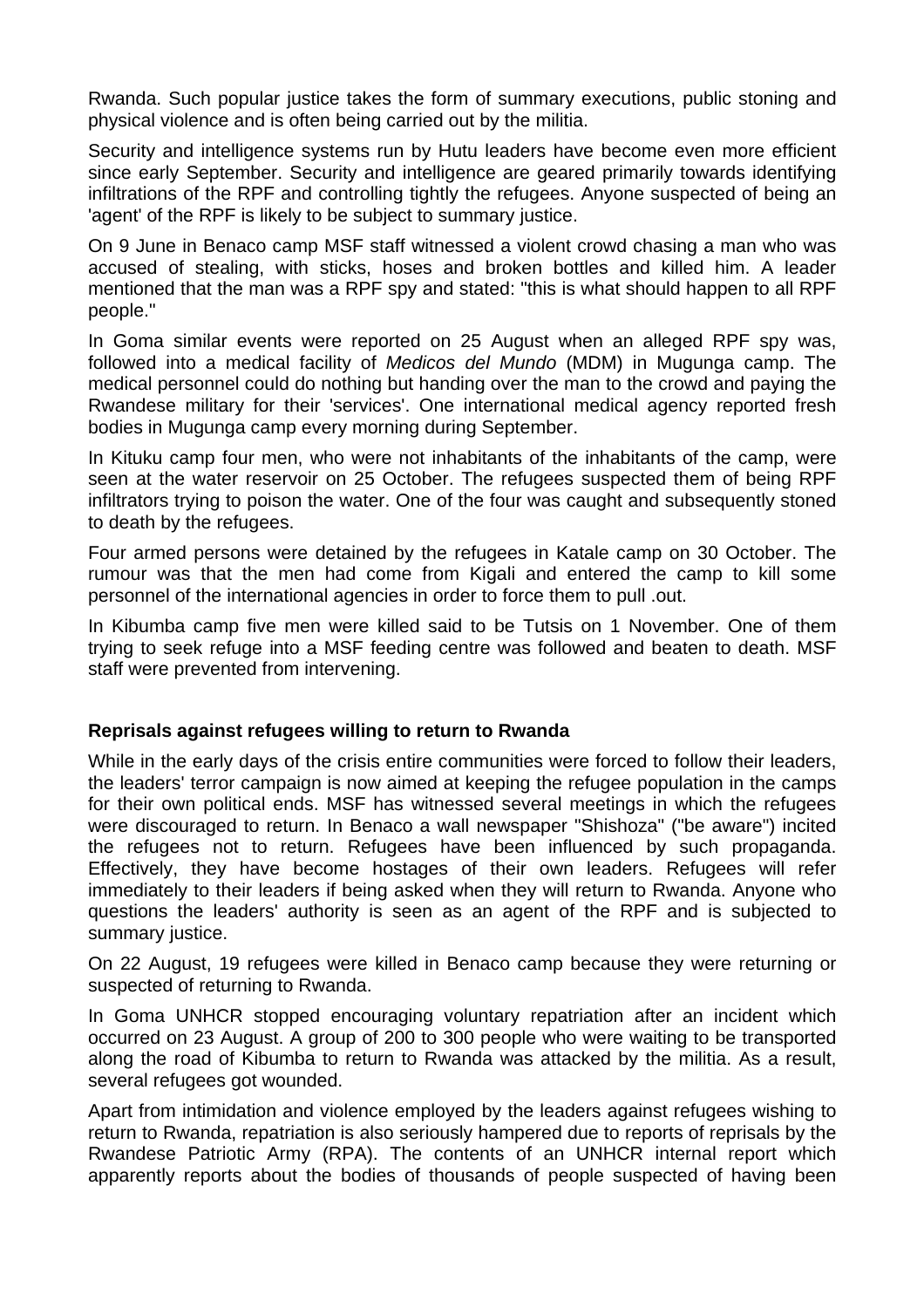killedby the RPA became known publicly in October. $3$  In October Amnesty: International publisheda report about killings and abductions by the RPA.<sup>4</sup> Reports of abuses by the RPA have been used as political propaganda by the leaders who do not want the refugees to return. The delay in sending UN human rights monitors to Rwanda can also be considered as a complicating factor in creating a safe climate in Rwanda to which refugees are willing to return.

#### **Threats to staff of international relief agencies**

On 2 October the security for some local personnel of the relief agencies seriously deteriorated in the camps around Ngara as one local staff was killed and three others reportedly disappeared.

On 29 August a MSF car was stopped and the radio and personal belongings of the two expatriates were stolen. On the same day a Canadian television crew was robbed of their equipment.

On 2 September the Zairian authorities announced, following a cabinet meeting in Kinshasa, that the refugees should have left Zaire before the end of the month. The refugees believed that the aid agencies would terminate their activities over the weekend. Crowds started to demand their relief supplies.

On 30 September the relief agencies had to suspend their activities in Katale because of the fighting between the boy scouts and the militia. CARE Canada, responsible for carrying out the food distribution in the camp, was told that names of their expatriate staff were on a so-called 'hitlist' of the militia. Their staff also received death threats. Consequently, the organization decided to pull out.

## **Incidents involving national authorities**

Those involved in controlling law and order in the camps are often seen to be harassing and provoking the refugees.

On 4 August one Zairian soldier was killed in Katale by refugees with machetes when the soldiers tried to confiscate a car belonging to the refugees.

During August and September, there were reports of men wearing masks who have been involved in robberies. They were alleged to be members of the Zairian army.

On 19 October Zairian military tried to steal a car belonging to a refugee in Katale. After the refugees disarmed the soldier, a Zairian colonel with 15-20 soldiers entered the camp and started beating the owner of the car. A riot between the soldiers and the refugees then erupted. Finally, UNHCR brought the unrest under control in cooperation with the leaders and the Zairian authorities.

## **Banditry**

l

Ordinary criminal acts also occur regularly in the camps.

On 29 September a man known for his criminal activities and mental illness, who spent several years in prison in Rwanda, headed a gang of 20 men armed with machetes in

<span id="page-9-0"></span> $^3$  The Rwandese Patriotic Army is Rwanda's new national army which until July 1994 was the armed wing of the Rwandese Patriotic Front.

<span id="page-9-1"></span><sup>4</sup> Amnesty International, Rwanda, Reports of killings and abductions by the Rwandese Patriotic Army, April-August 1994 AI Index: AFR 47/16/94.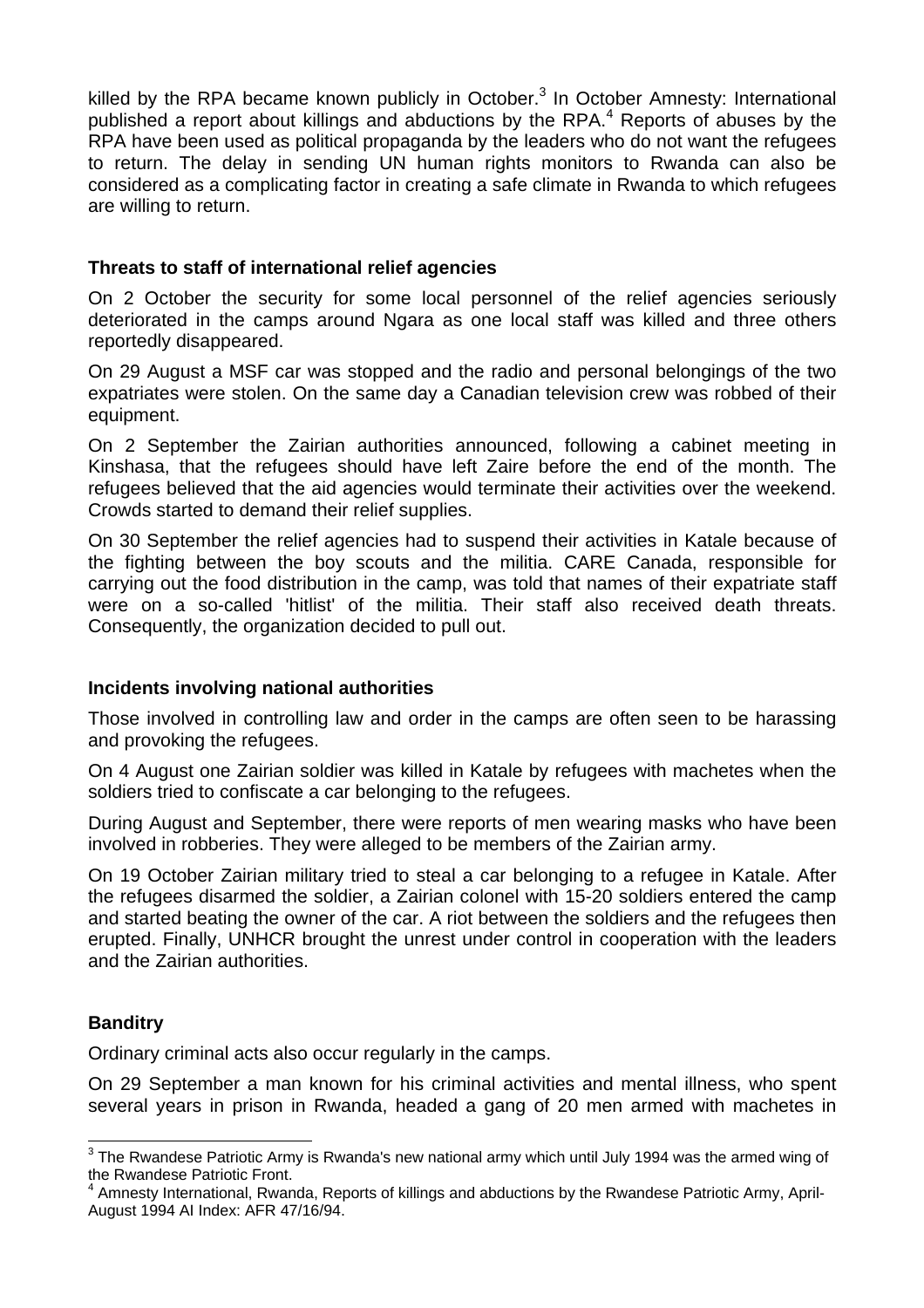Kibumba camp. On the crowded points around the distribution centre and medical facilities they threatened relief workers and stole several items of the equipment of the relief agencies.

## **V. MISUSE OF HUMANITARIAN RELIEF GOODS**

The diversion aid can be noticed in the camps in many forms.

Mostly young men are selling food contained in WFP sacks or UNHCR plastic sheeting on rapidly expanding markets.

On 6 October MSF witnessed two men in FAR uniforms beating three women an a boy returning from a distribution site in Kibumba. The uniformed men beat the four victims with short sticks until they collapsed. Once the four had fallen on the ground, the uniformed men began kicking them. The men left with the rations of the four victims as the MSF employee stood by, unable to intervene.

In general the amount of aid arriving in the camps around Goma does not correspond with the actual number of refugees present. This is illustrated by the situation in Katale where the food is being distributed for approximately 220,000 refugees whereas MSF believes that the real number of refugees does not exceed around 120,000. The reasons behind the fact that the surplus cannot be located any more after distribution are that several strong prefectures are able to collect food several times a week and that some prefectures receive more than others. For Katale camp it can be concluded that in spite of sufficient food supply approximately 24% of the refugees receive less than the minimum 2000 kcal perperson per day.<sup>5</sup>

One way to control whether the amount of food coming into the camps corresponds with the needs of the given number of refugees is to know the exact amount of refugees present in the camp. While a census of the refugee population has been done in Benako camp, this has not yet been done in the camps around Bukavu and Goma. Problems of security attached to doing such a census is one of the causes for the delay in carrying one out.

## **VI. MILITARISATION**

Evidence collected by various observers reveal open military training activities and stocks of arms in the camps. From this it can be concluded that the former Rwandese forces are preparing for a military offensive in the near future.

Press reports reveal that hundreds of FAR military performed training activities in a military training site outside Kahindo. Several journalists reported that near Mugunga camp military training is full swing and several jeeps, other military vehicles and arms were in stock. Another press report of a journalist noted the location of joint Zairian/Rwandese military camps on a map of Virunga National Park.

On 1 November, 110 uniformed FAR members were holding a rally on the main road into Katale.

Local sources reported children as young as 15 years being forcibly recruited for military training.

Other reports mentioned that military from Goma visited Bukavu and Benaco camp in Tanzania and *vice versa.* Early October one refugee mentioned that he came to Benaco camp because of the military training he could get there.

<span id="page-10-0"></span> 5 Source: MSF nutritional survey of 26 October 1994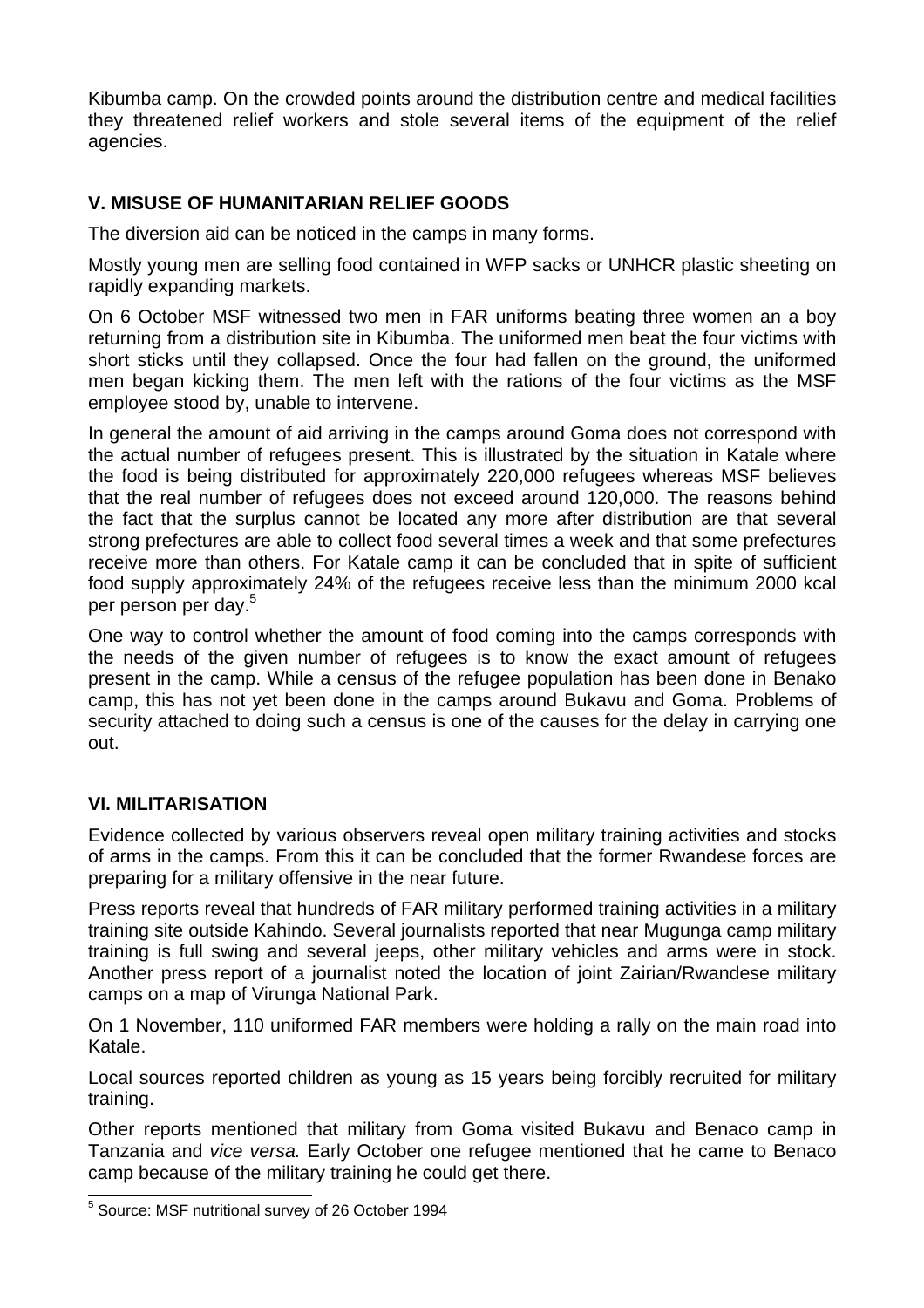## **VII. IMPUNITY OF THE PERPETRATORS OF GENOCIDE**

Those suspected of having been involved in the killings, still enjoy total impunity for their crimes. Although legally these persons should be excluded from the protection provided by the 1951 Convention Relating to the Status of Refugees, in practice they are being protectedas refugees.<sup>6</sup> Consequently, these people continue to live freely in the camps and receive and control humanitarian relief goods. Many of them have been positively identified by refugees as killers.

In Benaco camp the burgomaster of Rusumo has been accused by many witnesses of involvement in massacres. He can be seen regularly at the distribution sites in Benaco camp. Journalists visited the town of which he was the burgomaster, Nyarubuye, one of the many places where a massacre took place. There they spoke to Tutsi survivors of the massacre who alleged that the Hutu burgomaster was one of those who organized the killing and had ordered villagers to kill their Tutsi neighbours. When confronted with these allegations in

Benaco refugee camp, however, he denied them and accused the survivors of being 1iars. This testimony was filmed and then shown to the persons who had accused him. These survivorsthen confirmed that this was indeed the man they had pointed out before.<sup>7</sup>

In Benaco camp also lived a Hutu leader who was the former Chief of Cabinet to the Minister for Family Affairs. He has been widely accused as having been involved in the genocide. On the night of 15 June 1994, the Hutu leader was invited by UNHCR to discuss him leaving the camp. Within minutes a violent crowd of several thousand people, armed with machetes and sticks surrounded the tent in which the discussions were held. They demanded that he could stay in the camp. The crowd dispersed only after the Tanzanian police shot in the air. Aid workers who had been trapped in the tent were then able to get away. As a result of this incident all foreign staff of the aid agencies was temporarily evacuated. The Hutu leader, however, was able to stay.

Regarding bringing those responsible for the massacres to justice an important positive step has been taken by the Security Council which decided that an international tribunal will be set up to try those suspected of having committed genocide and other grave breachesof humanitarian law. $8^{\circ}$  No other legal steps have been taken to bring those responsible to justice, although they are known publicly and the UNs own experts have received lists of individuals involved in the planning and execution of the genocide.

The absence of an adequate legal system can be seen as the main reason for this situation. Tanzania and Zaire are already insufficiently equipped to control law and order and they do not have the capacity to bring those responsible for the genocide to justice.

Rwanda's legal system is virtually non-existent at the moment. The former administrative authorities were mainly dominated by the Hutu ethnic groups which have fled to the neighbouring countries. Only a few judges and lawyers remain in Rwanda.

Combat ting impunity in Rwanda is also pressing because of the reports on human rights violations by the RPA forces, which are now in control in Rwanda and due to the absence of a legal system cannot be held accountable for their crimes. Impunity as a consequence

<span id="page-11-0"></span> 6 Article 1F(a) explicitly states: "The provisions of this Convention shall not apply to any person with respect to whom there are serious reasons for considering that: he has committed a crime against peace, a war crime, or a crime against humanity […]."

<span id="page-11-1"></span><sup>7</sup> BBC documentary, *Journey into Darkness*, 45 min., BBC 1, 28 August 1994.

<span id="page-11-2"></span>UN Security Council resolution 955, 8 November 1994.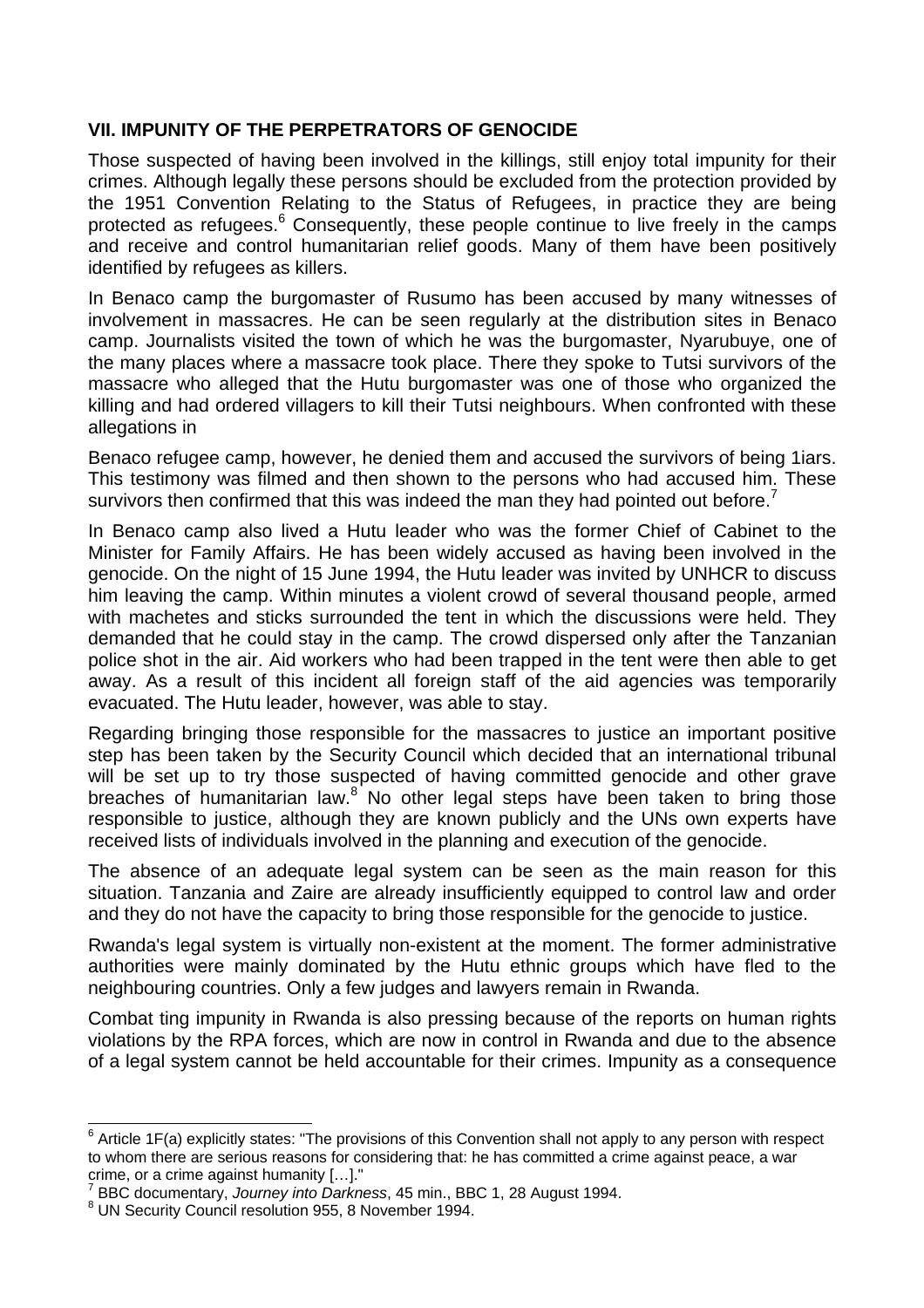of the genocide and other violations .of humanitarian law in Rwanda thus becomes one of the main causes of new violations.

## **VIII. CONCLUSION: THE MORAL DILEMMA FOR THE AID AGENCIES**

Relief workers are becoming increasingly outraged about being unwilling accomplices to alleged perpetrators of genocide in Rwanda. To work in refugee camps where killers walk around freely, are often in control of the distribution of relief items and where preparations are being made for an new attack, poses a great moral dilemma for relief workers. Combined with the fact that the security situation is worsening every day MSF is forced to consider the question to what extend its humanitarian relief activities are sustainable.

At the same time MSF has a strong moral commitment to the most vulnerable populations among the refugees and its first aim is to prevent those from further suffering.

MSF therefore believes that the international community should act immediately and take a number of important measures. The organization therefore recommends the following:

#### **RECOMMENDATIONS**

#### **Refugees must be protected from violence and threats of violence and have unimpeded access to humanitarian aid**

1. Refugees must be protected from violence or threats of violence in their places of refuge especially from the Rwandese militia and other responsible for killings in Rwanda. Each refugee has to be able to decide freely whether to stay or to leave the camps without fear for his/her life.

To this end an international police force should be employed in the refugee camps around Bukavu, Goma and Ngara.

Maintaining of law and order should under no circumstances be done by refugees selected by the leaders many of whom are themselves suspected of having been involved in the genocide.

2. Registration should take place as soon as possible in Bukavu and Goma with as main aim to ensure that all refugees equally have access to humanitarian relief.

The distribution of humanitarian relief should be supervised by independent bodies and not be controlled by those who are suspected of having been involved in the genocide.

Smaller camps are to be set up so as to reduce the influence of the leaders on the distribution of humanitarian aid. There is also an urgent need for clear cut separation between the militia and the former Rwandese army on the one hand and the refugees on the other hand. If an international police force will be established it should collaborate with the UN authorities responsible for bringing to justice the perpetrators of genocide and other grave breaches of humanitarian law.

3. UNHCR should take upon it more effectively its role of giving protection to the refugees. If no resources are available these resources should be supplied by the international community without any delay.

#### **Disarmament**

4. All soldiers and members of the militia who are present in the refugee camps should be disarmed by the national authorities.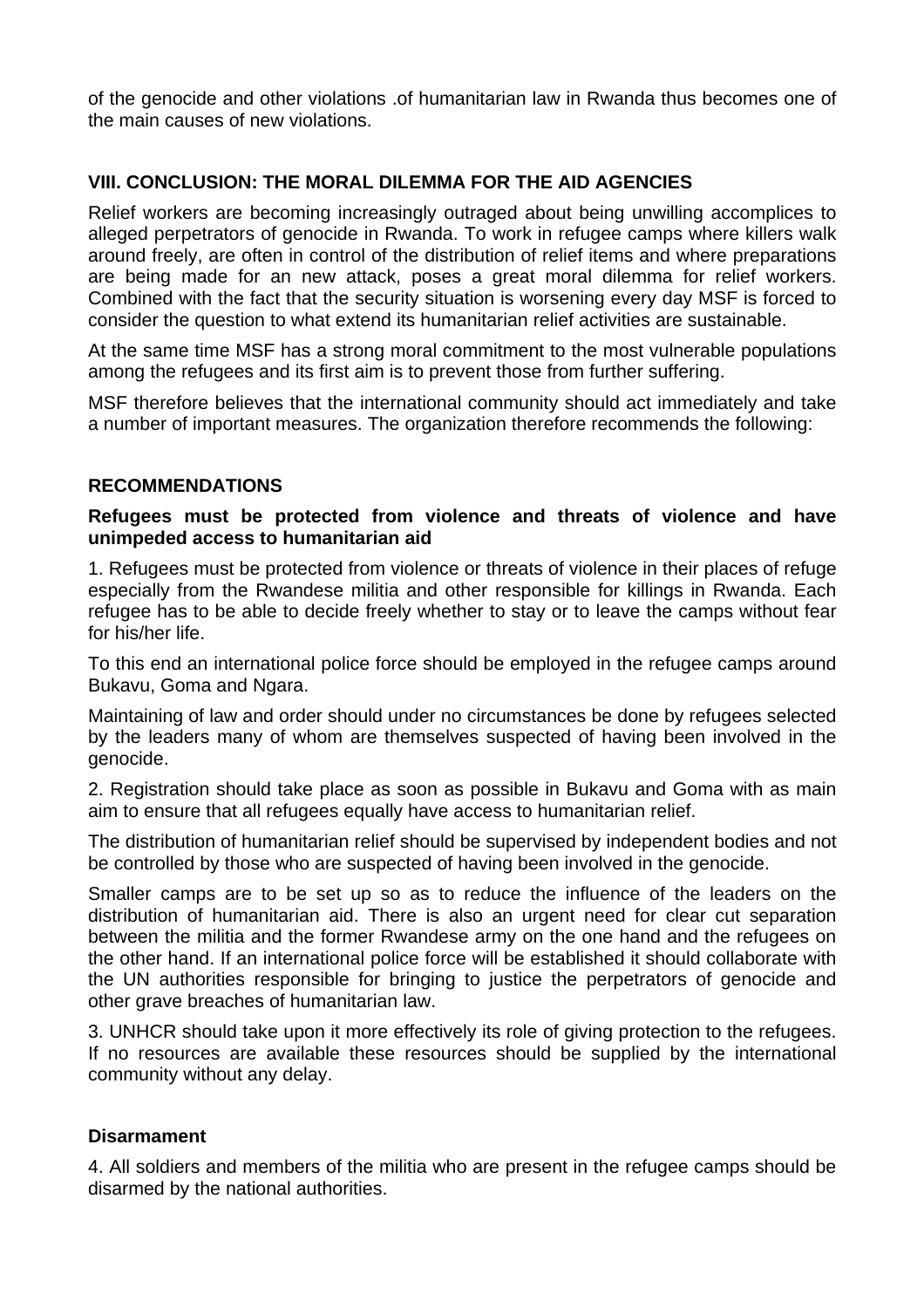#### **Those responsible for the genocide and grave breaches of humanitarian law should be brought to justice**

5. Those responsible for the genocide and grave breaches of humanitarian law should be brought to justice. In particular all measures should be taken so that no impunity is given to those leaders suspected of the genocide and grave breaches of humanitarian law who are currently allowed to walk freely in the refugee camps.

Governments of countries on whose territories these killers remain must en sure that they do no escape justice and remain in their countries unpunished. They must take all measures necessary for these people to be brought to justice. The international community must provide financial and other resources needed for such measures.

6 .The UN should send an adequate number of human rights monitors to Rwanda and also to the camps as has been requested by its own Special Representative of the Secretary General and by the Special Rapporteur for Rwanda. They should have sufficient resources to carry out their tasks. These monitors should report about human rights violations to the relevant UN bodies and make recommendations as to what measures need to be taken in this regard.

7. Now the Security Council has taken the positive step to create an international tribunal to try those who have committed genocide and other grave breaches of humanitarian law in Rwanda, all measures needed should be taken for this tribunal to commence proceedings as soon as possible.

8. The international community should give aid and expertise for the reconstruction of the judicial system in Rwanda so that fair trials of those involved in the genocide and other grave breaches of humanitarian law can take place.